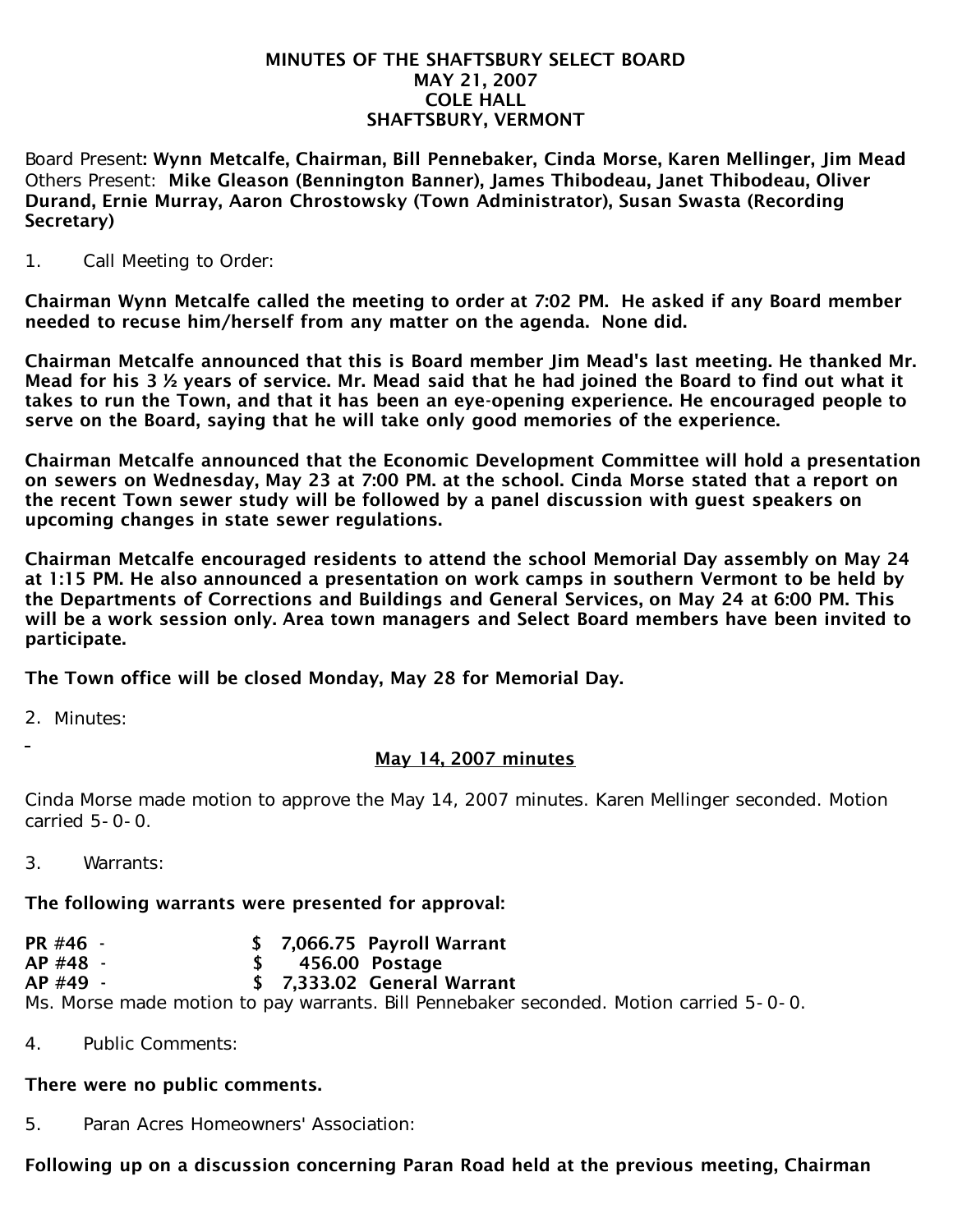Metcalfe presented information from Road Foreman Ron Daniels on costs for improvements to the road. Paving, fabric, gravel, and culvert for 6000 feet of road would cost \$270,000. Fabric, gravel, and culvert would cost \$90,000. Gravel and culvert alone would cost \$78,000.

Chairman Metcalfe noted that the upcoming budget contains \$30,000 for paving for all Town roads, so to pave Paran Road the Town would have to set aside this amount for nine years. Mr. Daniels prefers the option of fabric, gravel, and culverts – but the entire Town gravel budget is \$72,000.

Mr. Mead stated that the Town has roughly sixty miles of unpaved roads, and it is difficult to figure out where to put the limited amount of gravel available.

Ms. Morse noted that there is state money available periodically for paving, so if the Town were to begin putting money aside for Paran Road, funds would be available for a future 20% match. Aaron Chrostowsky pointed out that state funding is only for Class 2 roads, and Paran Road is Class 3. Ms. Mellinger asked how a road's class might be changed, and Mr. Chrostowsky replied that he does not know.

Ms. Mellinger asked if it would be possible to use fabric on really critical areas of the road. Mr. Mead agreed that this seems more realistic than doing the entire road. Paran Road residents confirmed locations of the three worst sections. Chairman Metcalfe asked Mr. Chrostowsky to ask Mr. Daniels for costs in doing these sections of road.

There was a discussion of Class 2 and Class 3 roads. Chairman Metcalfe stated that the designation is based on agreement between the Town and the state, and Paran Road is Class 3 because it is a side road. Mr. Chrostowsky will check on what would be required to bring it up to Class 2 status.

Mr. Mead noted that Class 2 specifications would have to be met, which might require \$90,000 of work. Chairman Metcalfe said that if Paran Acres were developed today, the developer would have to meet Town specifications, which was not done at the time.

Oliver Durand pointed out that Paran Road predates Paran Acres, and so should be up to Town specifications. He advocated bringing the whole road up to standards at once rather than doing it piecemeal. Mr. Mead stated that doing it in sections would not affect the quality of the work.

Ms, Mellinger asked how the road is right now, after grading and the recent rain. Residents stated that it is deteriorating. Janet Thibodeau asked when the road priority list will be done, and Chairman Metcalfe replied that it will be a month.

Mr. Mead said that they are trying to come up with a list that the Town sticks by, because that is what it will take for a road plan to work. Chairman Metcalfe noted that landfill closure costs have taken money away from everything else.

Ms. Thibodeau asked how the Board will respond to the Association petition asking for regular road maintenance. Chairman Metcalfe replied that the Town has one grader and sixty miles of road, so regularly scheduled maintenance is not realistic. The Town does respond to calls. Ms. Mellinger stated that people should feel comfortable calling Town Hall, and not have to make multiple calls to get a response.

Ms. Thibodeau asked if the repair of road sections will be done this fiscal year. Board members replied that this is unlikely, but they should wait to hear back from Mr. Daniels on costs and on the final road priority plan.

Mr. Murray asked about the possibility of using better materials on the road, saying that he had heard that current materials may not be the best. Chairman Metcalfe replied that in the current budget they have switched to using good materials.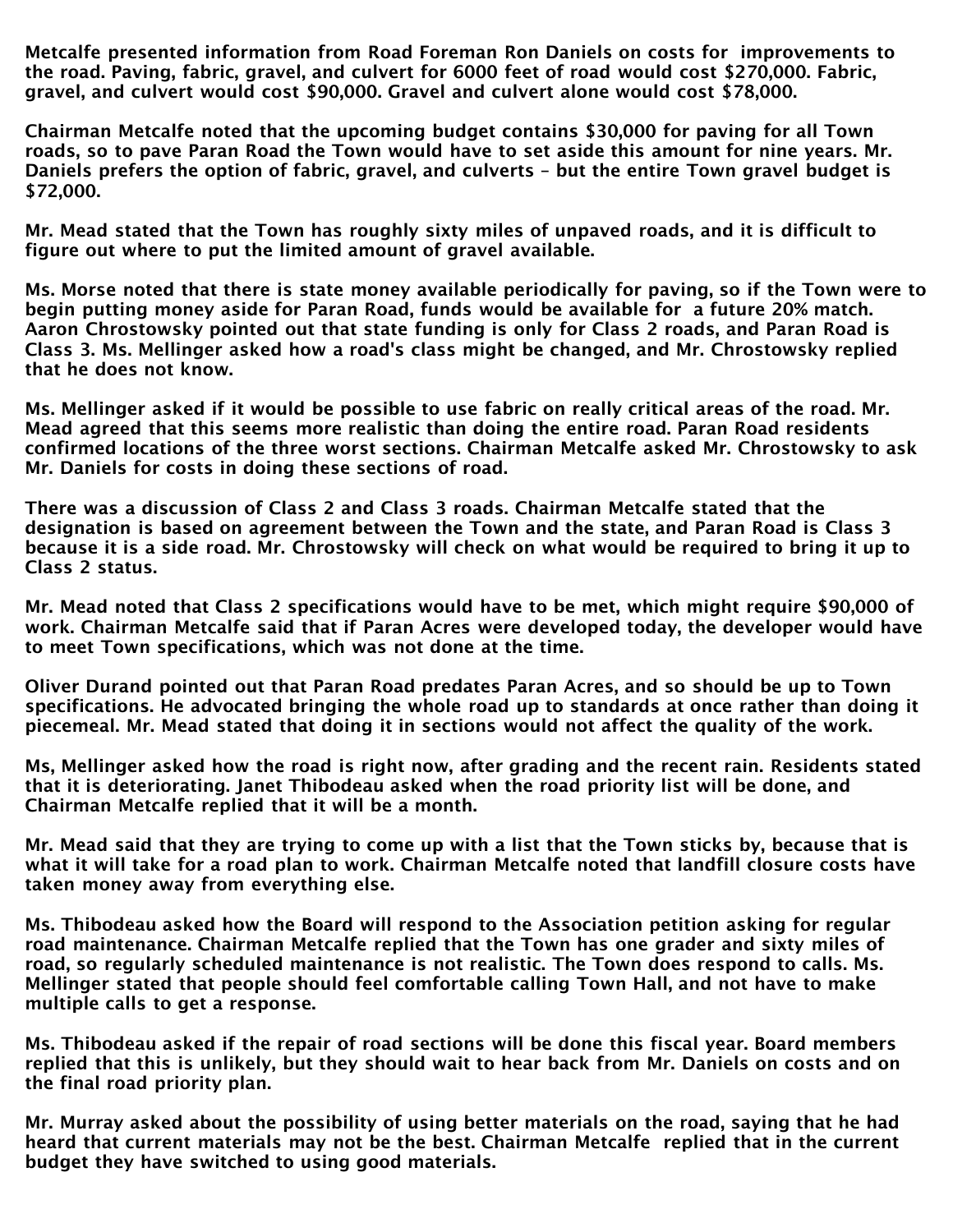Mr. Mead asked if the water problem at Howard Park has been taken care of, and Mr. Chrostowsky said that it has. Hot water is still needed in the bathroom and kitchen. Chairman Metcalfe noted that the kitchen water is a Little League issue.

Ms. Morse stated that once minor things are taken care of it would be good to develop a plan for maintenance and capital improvements for Howard and Cleveland Avenue Parks. Chairman Metcalfe stated that he would like to see a fee schedule for Howard Park.

Mr. Chrostowsky raised the possibility of having a nonprofit board take over, something like a "Friends of Howard Park." Ms. Mellinger said that this has been done in Arlington, and they get lots of grant money. Gerry Mattison gave her a copy of the group's bylaws and is willing to offer advice. Mr. Mead noted that they collect donations in Arlington and suggested that Shaftsbury do the same.

Peter Levine and Dave Schueler were mentioned as possible Recreation Committee members. Ms. Mellinger said that Dave Beech will be happy to serve on the Facilities Committee. Mr. Chrostowsky stated that he will meet with department heads and do a facilities needs assessment. He will then develop recommendations with alternatives based on costs. This will include Cole Hall, the town garage, and fire department buildings.

Ms. Morse suggested having a conversation with the school facilities committee on possibilities of using space. She recommended having the Recreation and Facilities Committees touch base with the Board as they go along. The Board decided that quarterly reports would be a good idea. Ms. Mellinger suggested that the Board sit down with the committees to answer questions and develop a clear sense of what is expected. Chairman Metcalfe asked if appointment letters have gone out, and Mr. Chrostowsky replied that they have not, but he will take care of it.

7. Other Business:

Mr. Pennebaker reported that he talked with Buzz Surwillo, who seems to be on board with the idea that methane remediation become a Town project. Mr. Pennebaker discussed the options of a horizontal trench system with active pumping versus a vertical well system. He noted that he does not agree with the consultants on the well density for a vertical system.

Mr. Pennebaker estimated \$3500-\$7000 to drill wells. Trench and hook up will then be required, He does not know how much can be salvaged on the consultant contract. Mr. Surwillo is preparing a letter for the Town. Mr. Pennebaker stated that he suspects a hybrid system, using elements of both horizontal and vertical systems, will be used in the end.

Ms. Mellinger asked about transfer station recertification, and Mr. Chrostowsky replied that Jeff Bourdeau will have a draft written this week. It is moving forward.

Ms. Mellinger brought up the possibility of having Brownell's put in dumpsters for metal at the town transfer station. Residents could then dump metal for free. Brownell is also willing to put in a dumpster at his business on White Creek Road. Ms. Mellinger said there is a man who is willing to come and pick tires, saving the Town the costs of disposing of all of them.

Mr. Mead recommended trying to work out a deal with TAM on metal, as well as looking at the fee schedule for other stuff, when the TAM contract comes up for renewal. He said this may be the time to restructure the fee schedule. Ms. Morse asked when they start the conversation on the TAM contract renewal, and Mr. Chrostowsky said he will check.

Ms. Morse noted that all Pay As You Throw (PAYT) costs are not being covered, and suggested